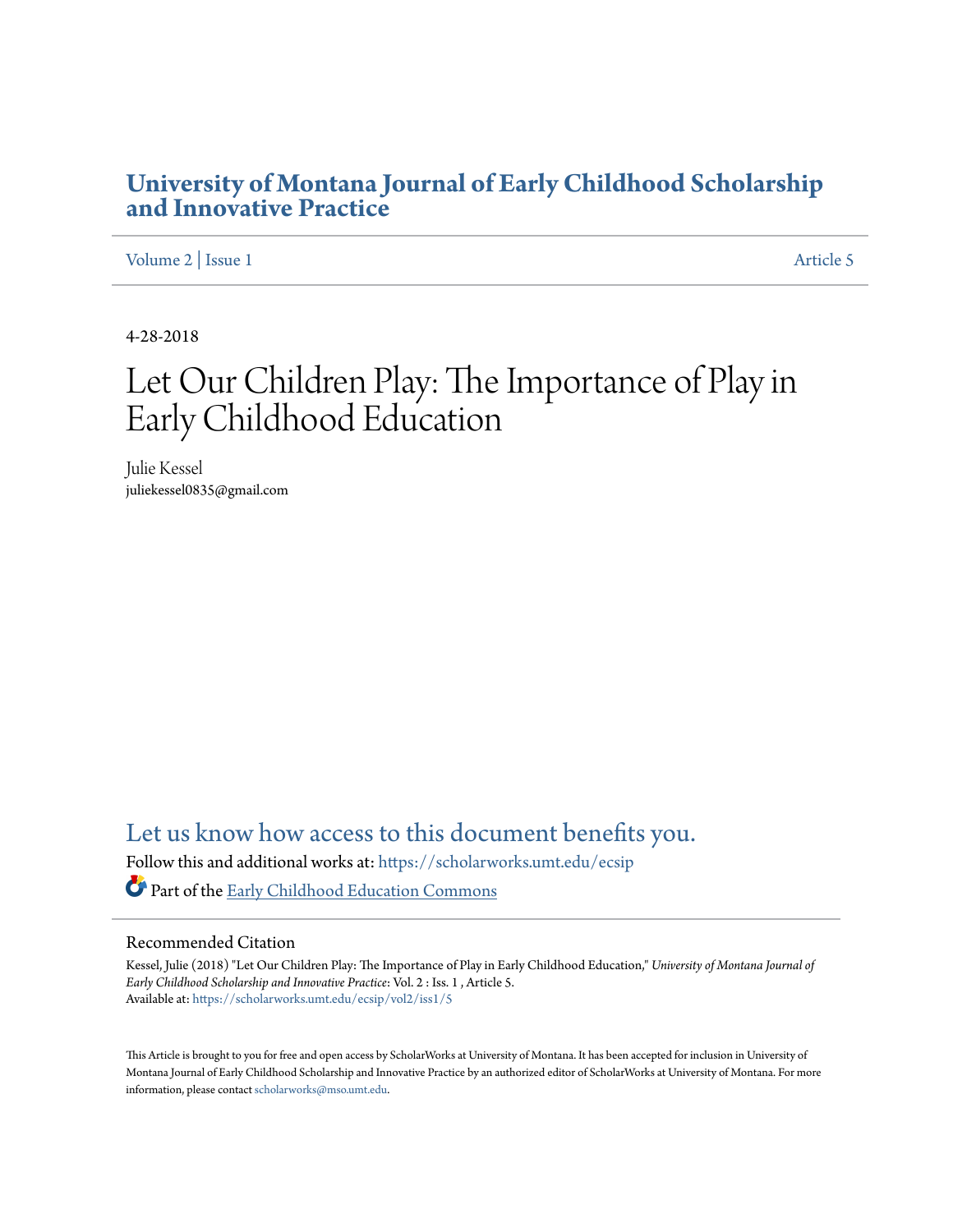# LET OUR CHILDREN PLAY: THE IMPORTANCE OF PLAY IN EARLY CHILDHOOD EDUCATION

*Julie Kessel has 10 years of experience working with children as a preschool teacher for both the Head Start and Bright Horizon organizations. Additionally, Julie has served children and families as a Parent's as Teachers instructor for three years through the Head Start home visiting program. Julie's most recent accomplishment consists of being a self-published author of the children's book "Bling, Blang, Blee. I am Me," a book dedicated to an area that she is passionate about, inclusion. Currently, Julie is finishing coursework for an Ed.D. in Curriculum & Instruction with an emphasis in Early Childhood Education at the University of Montana.*

#### Introduction

As you peer into Ms. Tammy's Head Start classroom you are welcomed with the sight of seventeen three-year old's that are loud, busy, and engaged throughout the classroom environment. This observation brings forth questions that Ms. Tammy often hears from adults such as, "why do you let them play all day?" and "when do they learn?" In this paper, these questions will be addressed by explaining how children learn through play in an early childhood setting, why it is a rich environment to learn, what constructive play means, and by providing information for adults to understand the importance of play in an early childhood setting.

#### Background/Problem

Education comes in many forms. However, most people today only know education to be a stringent execution of memorizing facts. Society should not be blamed for viewing education as a teacher-led, large group instruction time, while the students are to retain the "important" facts. Instead, society should be educated on why play-based pedagogy is the best way for young children to learn during their early years of life. Almon and Miller (2011) explain that "the pushing down of the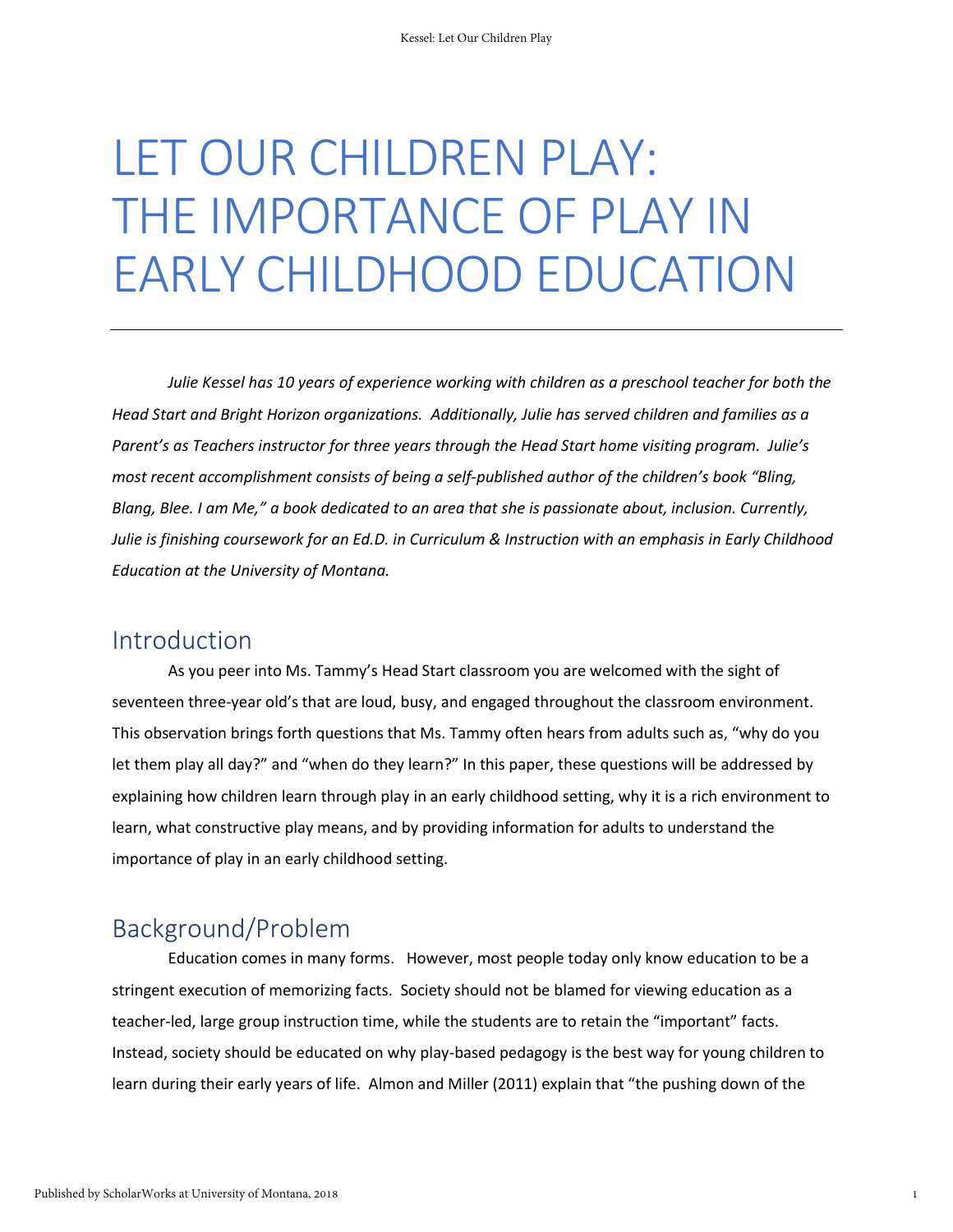elementary school curriculum into early childhood has reached a new peak with the adoption by almost every state of the so-called common core standards" (p.1). Papademetri-Kachrimani (2015) also argues that "the worst about school curriculum is the fragmentation of knowledge into little pieces that are supposed to make learning easy, but often ends up depriving knowledge of personal meaning" (p. 1). This paper will explain through research-based materials that just because facts are more easily taught through large group instruction, this does not make it the best way to instruct in the early years of life. We will also examine the constructivist approach of learning, and how this hands-on approach can educate our children of these same facts as the traditional approach, but in engaging and meaningful ways.

#### What is the Constructivist Theory?

Imagine being taught in a classroom where the children sang and danced to learn the alphabet. One where the students engage with nature and collect natural items to sort and count for mathematics. Daily interactions are viewed by peers as they take care of the plants in the classroom to learn about life science. In these cases, the children are learning valuable information, while building a variety of other skills as they are doing it. These are examples of the constructive approach. The constructivist approach is explained by Kostelnik, Soderman, Whiren, and Rupiper (2015) by stating that, "children are holistic beings whose development and learning are influenced both by biology and children's interactions with the physical world and other people" (p. 33). In this environment, children are given the opportunity to learn naturally as they engage with experiences and master new skills.

The constructivist approach in pedagogy is influenced by the theorist, Lev Vygotsky. Lev Vygotsky's theory is based on the idea that children learn from both the environment and the social interactions they have in the classroom. Mooney (2006) explains Vygotsky's most important theory, *the zone of proximal development (ZPD)*, by saying "when a child is on the edge of learning a new concept they can benefit from the interaction with a teacher or a classmate" (p. 83). Both the constructivist theory and ZPD complement each other as they view interactions in the classroom in a holistic approach. This also suggests that it is highly important to be an intentional teacher through conversation while creating a play based environment. Mooney (2006) went on to share that teachers can scaffold children's learning by placing materials in the environment that challenges them. Through Vygotsky's theory, we were also provided with the importance of observing for assessment purposes because they are the most accurate way to learn about children's development. Last, Vygotsky believed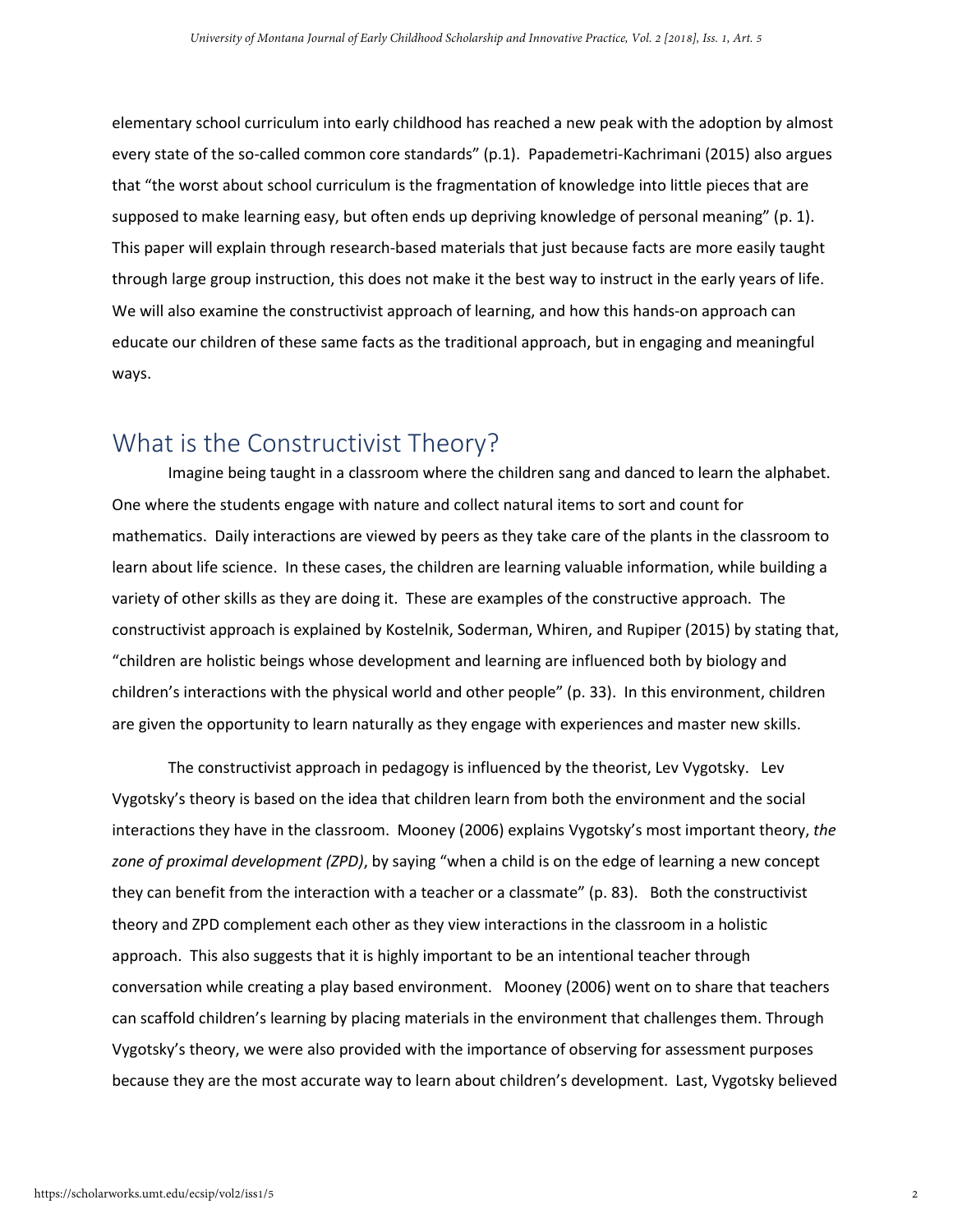that interactions between peers and students encourage growth in social, language, and cognitive growth.

#### Meaningful play

To bring awareness to the importance of play-based education, invite these questioning adults to explore the classroom. Explain to them how being an intentional teacher in the early childhood realm contributes to setting up a play based environment for learning. Epstein (2014) explains, "an intentional teacher aims at clearly defined learning objectives for children, employs instructional strategies likely to help children achieve the objectives, and continually assess progress and adjusts the strategies based on that assessment" (p. 5). As they tour the environment, point out the materials that are laid out for the students to engage with. Explain to the adult that a play based classroom does not engage the students in just "any play". However, as Gronlund (2010) points out, the children should be engaged in a purposeful play, one that is set up for specific objectives, a mature style of playing where the children can engage, interact, and tell stories of what they are engaged in (p. 7). A study conducted in Australia by Cutter-Mackenzie and Edwards (2011) supports the idea that there are different forms of play which should be used harmoniously in an early childhood setting. The article goes on to explain that of sixteen teachers in the study, fifteen of these teachers found academic results through the use of three different forms of play-based strategies: open-ended play, modeled play, and purposefully framed play. Through these studies, it proves that play in early childhood pedagogy is complex. The teachers interviewed state that it is important to allow your students to engage in open-ended play, which is described as having no teacher instruction with the materials provided in the classroom. Modeled play which is materials that the teachers introduce and instruct how to use it before it is placed in the environment. Also, purposefully framed play is where the teacher has an objective in mind while the child interacts with the materials. Using child initiated and teacher initiated play the students can learn concepts on their own through exploration, or be guided through peer and/or teacher assistance.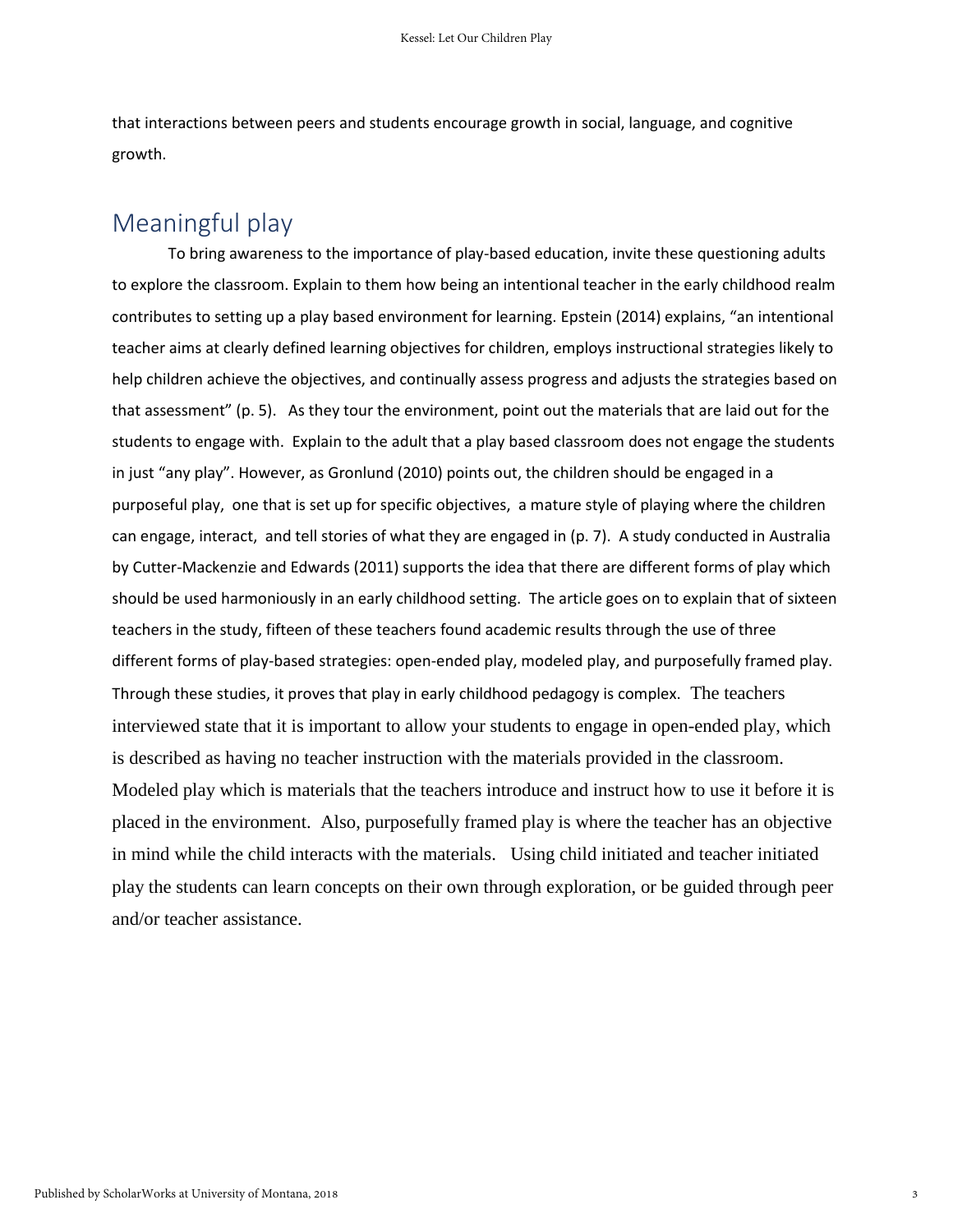

#### Developmentally Appropriate

Play-based learning is developmentally appropriate for young children. As we think back to the scene of seventeen-three-year old children engaged and busy in the classroom, we also observe children who are content in exploring and learning through play in their early childhood classroom. Copple and Bredekamp (2009) state that "the brain's cerebral cortex and the functions that ultimately regulate children's attention and memory are not fully developed" (p. 132). Therefore, if we were to change these children's environment to one that is high pressured, and teacher directed, the atmosphere would have looked totally different. One where the children are not content and engaged, but possibly negative behaviors are being seen because they are not developmentally capable of sitting for long periods of time. Copple and Bredekamp (2009) also state that "play is an important vehicle for developing self-regulation as well as for promoting language, cognition, and social competence" (p. 14). One of the biggest reasons why early childhood classrooms are designed for hands-on play experiences is that children will not develop the love of learning if they do not receive enjoyment in what they are doing.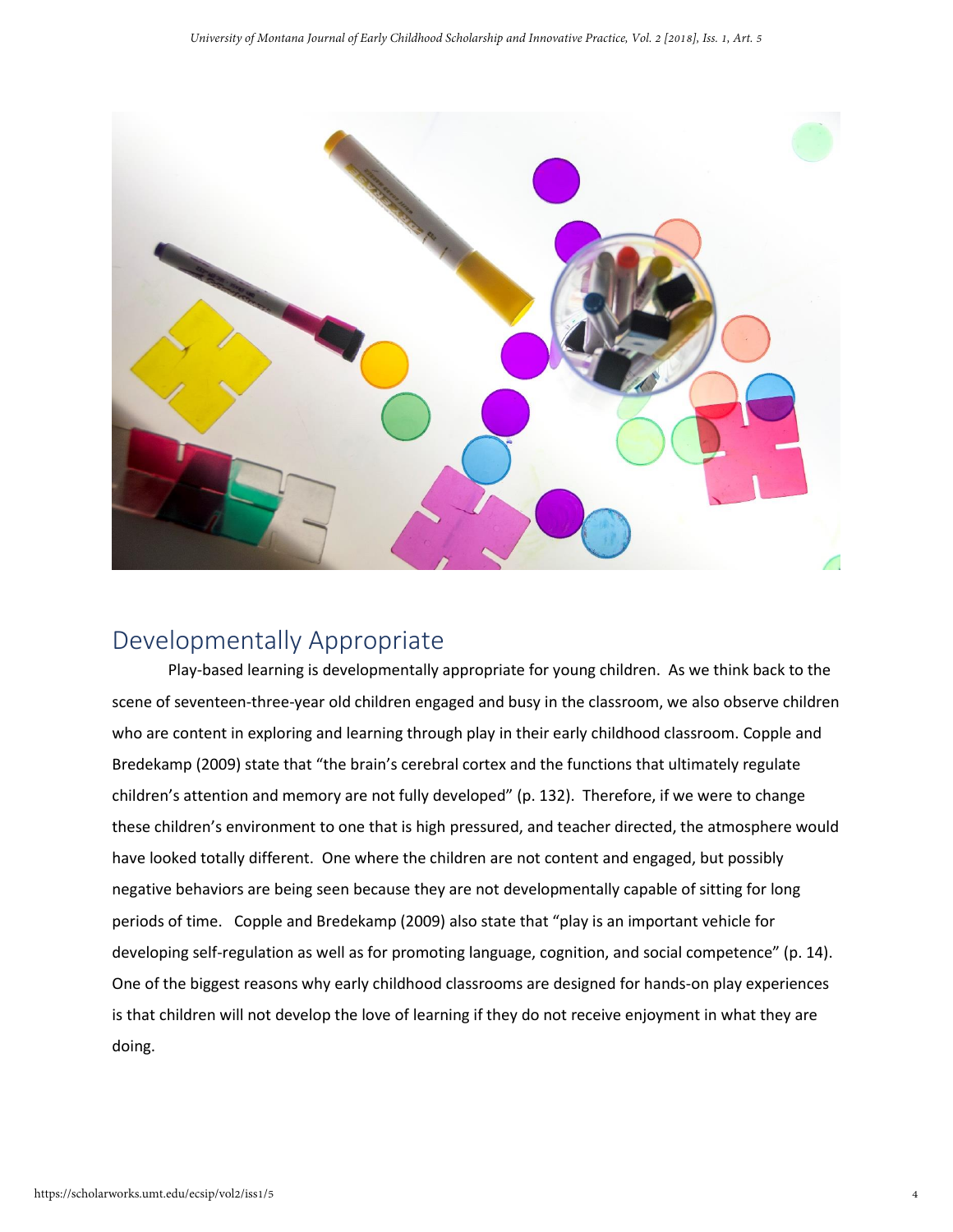

#### Brain Development

To gain a deeper reasoning to why hands-on play-based learning is essential to young children's success we need to consider the development of the brain. Feldman (2012) shares with us that the brain is the fastest growing part of the body in the first part of a human's life, stating "by the age of five a child's brain is only 90 percent of an average adult brain's weight, compared to a two-year old's brain which is only three fourths the size" (p. 199). Feldman (2012) also explains how the brain is growing as well. A baby is traditionally born with more neurons in the brain than what they will ever need. However, if used and communicated with through the synapsis, the less the brain will prune unused neurons. Therefore, the more hands-on experiences a child has early on in life, the stronger a child's brain will be. Rushton (2011) examines the growth of preschool children who are immersed in a play based childhood classroom. From his findings, he came up with four principles which support the importance of play in the early childhood years. The first two principles support the concept that the brain is growing and organizing. The third principle is linked to positive emotions. The last principle Rushton (2011) mentions is that "children's brains need to be immersed in real-life, hands-on, and meaningful learning experiences."